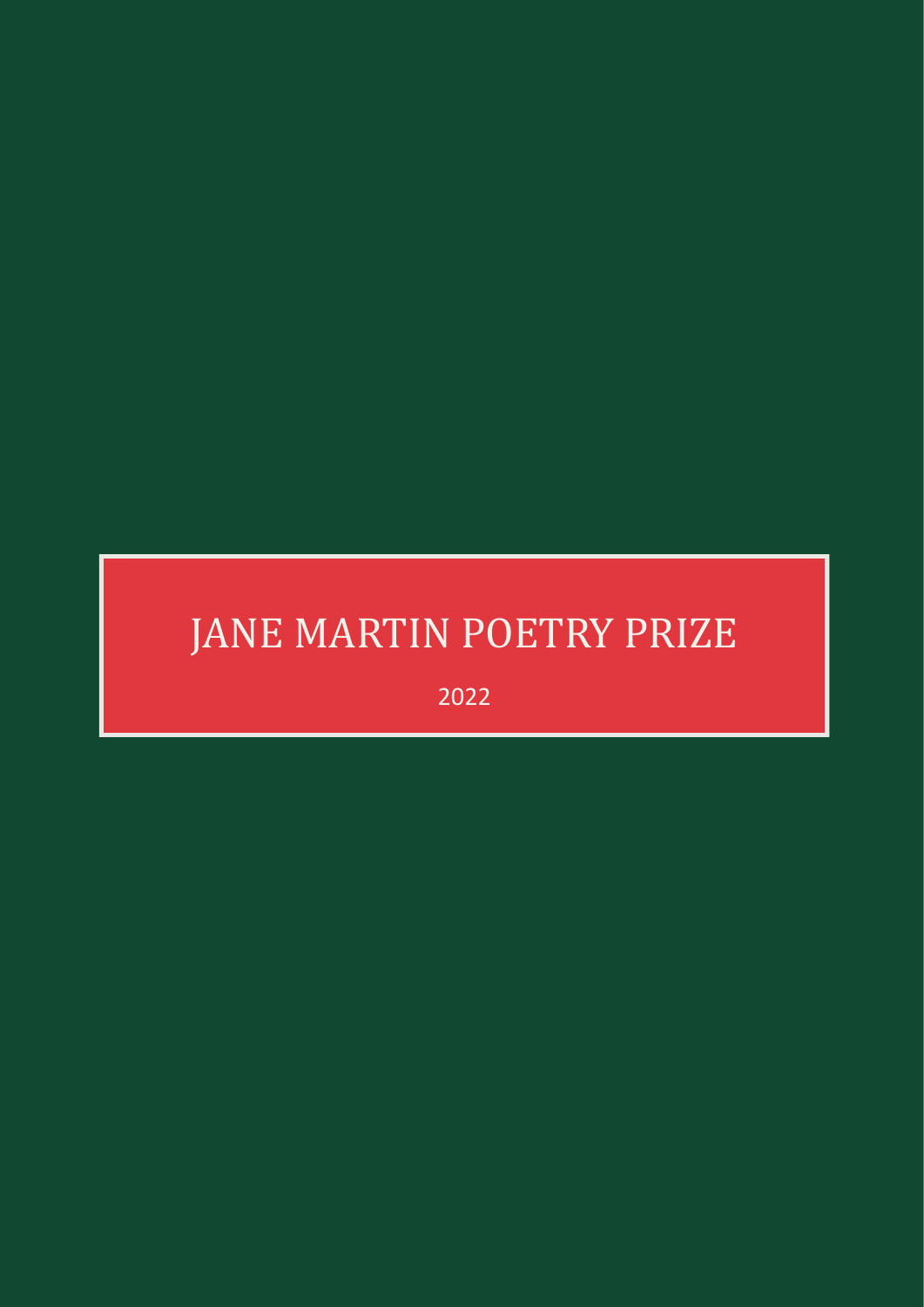#### **About the Jane Martin Poetry Prize**

**Girton College is delighted to invite entries for the 2022 Jane Martin Poetry Prize. Now in its 12th year, the prize is a key part of the College's support for poetry and will be of interest to all those who are serious about literary excellence.**

**The competition will be judged by experts drawn from across the literary world and academia. We are thrilled that this year the panel will include Parwana Fayyaz and Claudine Toutoungi.**

**Building on the success of previous years, the 2022 winner will receive not just a cash prize of £700, but the opportunity to give a reading (live or pre-recorded) at a virtual celebratory event, at which the prize will be awarded. There will also be a second cash prize of £300.**

#### **About Girton College**

Girton is a college of the University of Cambridge. Established in 1869 on the principles of equality and diversity, Girton played a leading role in opening higher education to women. Fully mixed for over 30 years, the College now prides itself on offering the highest quality of learning to all, regardless of background.

Girton has contributed to the education and shared in the lives of many celebrated authors and has a strong tradition of supporting creative writing. Alumni include Gwyneth Lewis (First National poet of Wales), Wendy Holden (*School for Husbands, Marrying Up*) and Emma Donoghue (*Room, the Woman Who Gave Birth to Rabbits)*.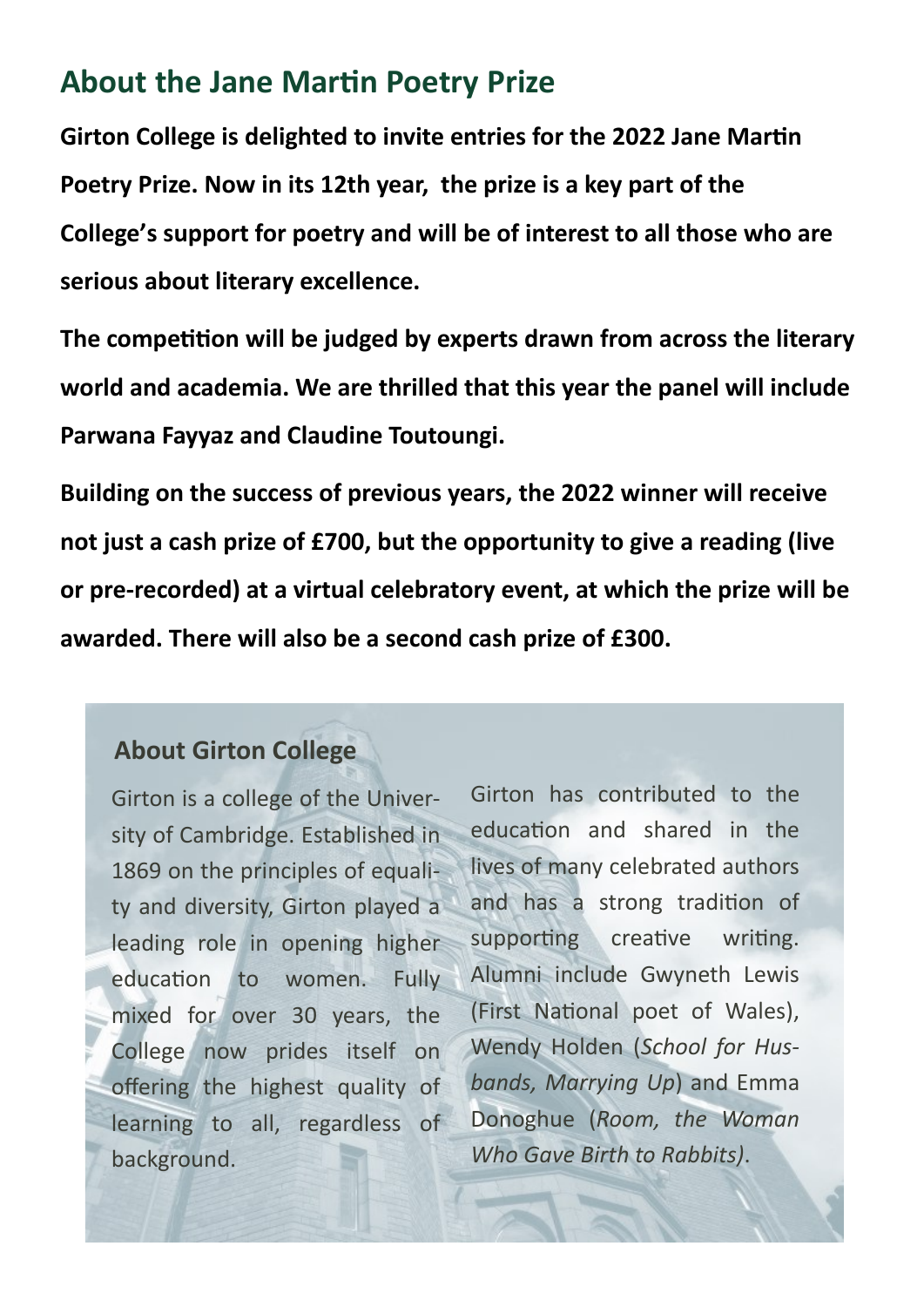### **The Panel**

#### **The shortlisted entries for the 2022 Jane Martin Poetry Prize will be judged by an eminent panel, led by:**

**Parwana Fayyaz** is an Afghan writer and a scholar of medieval Persian poetry. Born in Kabul, she was raised in Pakistan. After finishing high school in Kabul, she enrolled in an English language immersion program and subsequently began her undergraduate studies in Chittagong, Bangladesh. She transferred to Stanford University and earned both her B.A. in 2015, with a major in Comparative Literature (with Honors) and a minor in Creative Writing (Poetry), and an M.A. in Religious Studies in 2016. She then moved to Cambridge University to pursue a PhD in Persian Studies at Trinity College and took up a Research Fellowship as the Carmen Blacker Fellow at Peterhouse, Cambridge University in October 2020. Her debut collection, *Forty Names*, was published in 2021 by Carcanet Press, and it was named A New Statesman Book of the Year and A White Review Book of the Year.



**Claudine Toutoungi** poetry collections, published by Carcanet Press, are Smoothie (2017) and Two Tongues (2020), which won the 2021 Ledbury Munthe Poetry Prize. Her poems have appeared in Poetry, The Poetry Review, PN Review, The Guardian, The New Statesman, The Spectator, Poetry Ireland Review, Poetry London, The Financial Times and elsewhere. Claudine's plays Bit Part and Slipping ran at the Stephen Joseph Theatre, and Slipping featured in New York's Lark Play Centre's HotINK series and was a Best Play Finalist in the 2015 Audio Drama Awards. She has written multiple audio dramas for BBC Radio including Deliverers, This Is Your Country Now Too: Mira, seasons of Home Front, the comedy drama series The Inheritors, and several dramatizations. As a performer, her contributions to festivals and events across the UK include Tongue Fu, Kendal Poetry Festival and Shubbak at the National Theatre River Stage. She has been featured on BBC Radio 4's Front Row, In Touch and Poetry Please.



#### **About Jane Martin**

 The Prize is named in memory of Jane Martin. Jane studied Classics at Girton, graduating in 1981. She retained an affection for the College and felt strong bonds with those who had taught and supported her. Jane had always taken great pleasure in writing. On her passing, her father chose to endow a national prize based at Girton for outstanding poetry, to be named after her.